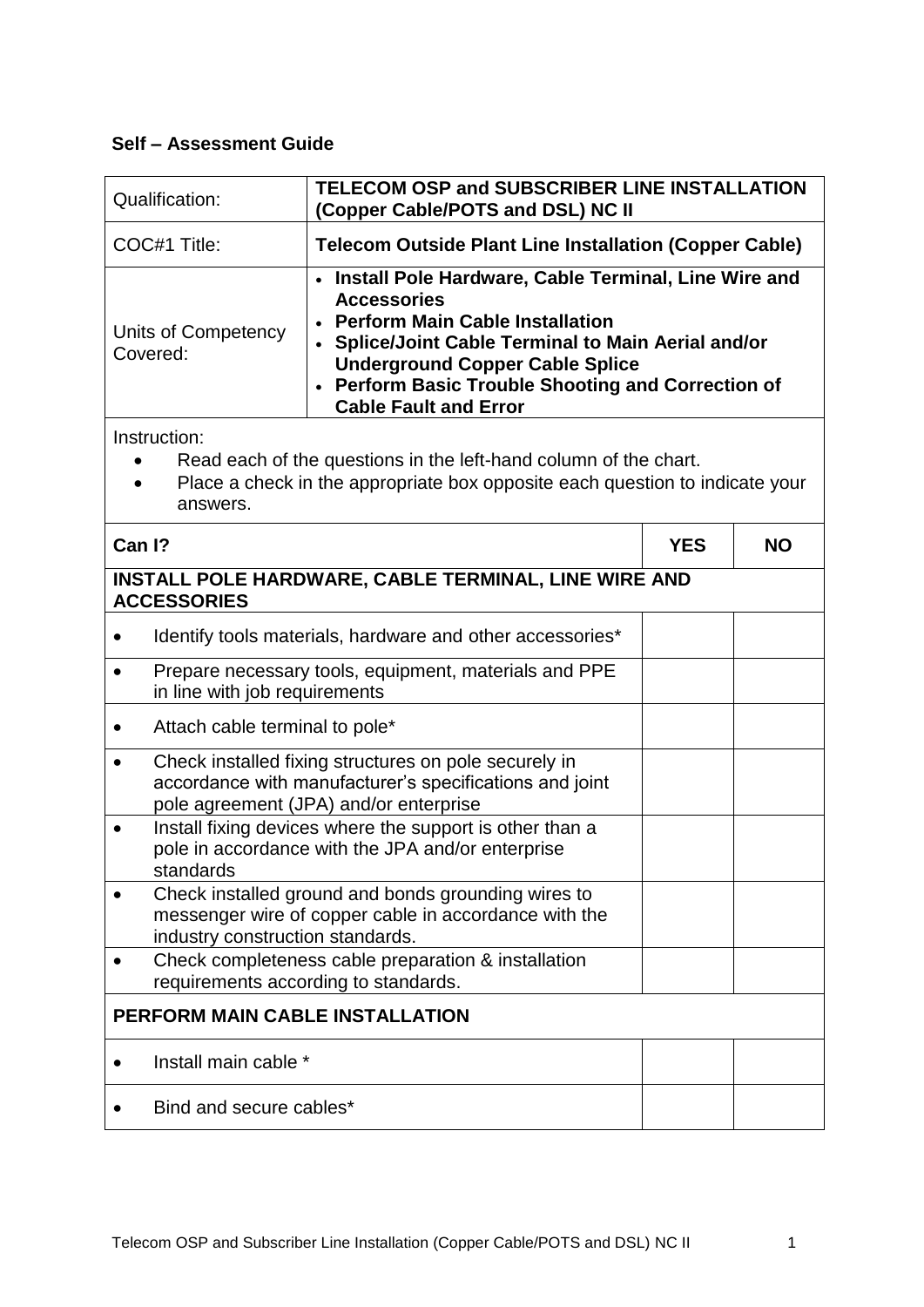| SPLICE/JOINT CABLE TERMINAL TO MAIN AERIAL AND/OR UNDERGROUND<br><b>COPPER CABLE SPLICE</b> |                                                                                                                                       |  |  |
|---------------------------------------------------------------------------------------------|---------------------------------------------------------------------------------------------------------------------------------------|--|--|
|                                                                                             | Splice cable terminal and main cable pairs for aerial /<br>underground copper cable works*                                            |  |  |
|                                                                                             | Install cable closure to spliced cable pairs in accordance<br>with product specification*                                             |  |  |
|                                                                                             | Apply sealant to cable closure according to job<br>requirements and SOP to prevent water and moisture<br>entry.                       |  |  |
|                                                                                             | Install cable support*                                                                                                                |  |  |
| PERFORM BASIC TROUBLE SHOOTING AND CORRECTION OF CABLE FAULT<br><b>AND ERROR</b>            |                                                                                                                                       |  |  |
|                                                                                             | Conduct cable testing and interpreted cable faults and<br>errors as per job requirements.*                                            |  |  |
|                                                                                             | Correct cable fault and errors*                                                                                                       |  |  |
|                                                                                             | Gather and store tools, equipment, and materials.                                                                                     |  |  |
|                                                                                             | Remove waste materials and dispose off from workplace<br>in accordance with government regulations and<br>environmental requirements. |  |  |
|                                                                                             | Restore changes made to the work area.                                                                                                |  |  |
| <b>Candidate's Name:</b><br>Date:                                                           |                                                                                                                                       |  |  |
|                                                                                             | $M = 1 - \frac{1}{2}$                                                                                                                 |  |  |

Note: \*Critical aspects of competency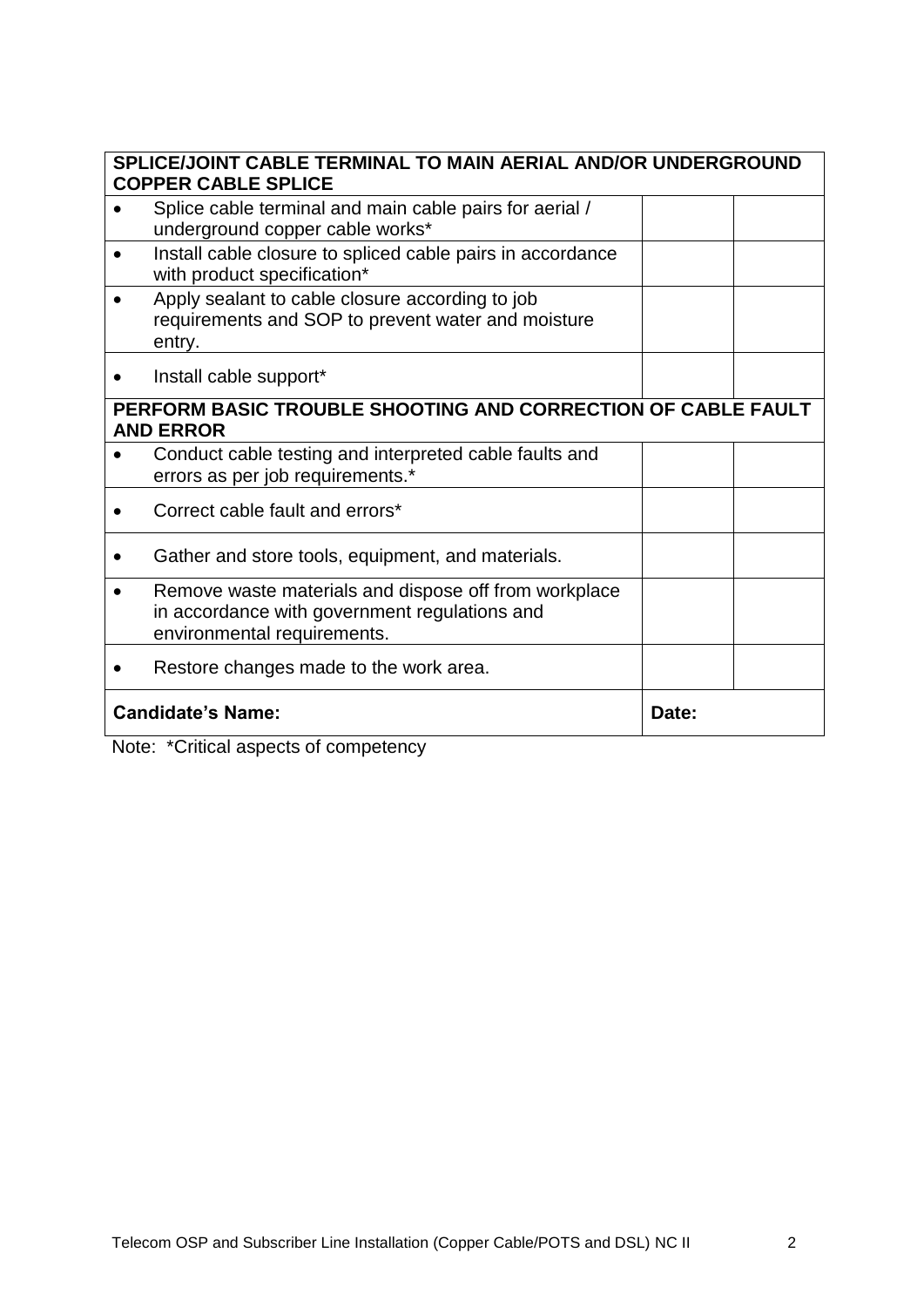## **Self – Assessment Guide**

| Qualification:                  | TELECOM OSP and SUBSCRIBER LINE INSTALLATION<br>(Copper Cable/POTS and DSL) NC II |
|---------------------------------|-----------------------------------------------------------------------------------|
| COC#2 Title:                    | <b>Subscriber Line/POTS and DSL Installation</b>                                  |
| Units of Competency<br>Covered: | • Install POTS Subscriber Line<br>• Install Digital Subscriber Line (DSL)         |

Instruction:

- Read each of the questions in the left-hand column of the chart.
- Place a check in the appropriate box opposite each question to indicate your answers.

| Can I? |                                                                                                                                  | <b>YES</b> | <b>NO</b> |  |
|--------|----------------------------------------------------------------------------------------------------------------------------------|------------|-----------|--|
|        | <b>INSTALL POTS SUBSCRIBER LINE</b>                                                                                              |            |           |  |
|        | Identify information on the proposed installation locations<br>based on Service Order.                                           |            |           |  |
|        | Identify DP (Distribution Terminal) in line with service<br>order.                                                               |            |           |  |
|        | Install linewire from DP to protector*                                                                                           |            |           |  |
|        | Terminate linewire on the assigned cable pair at DP                                                                              |            |           |  |
|        | Perform line wire installation from distribution point to<br>station protector in line with standard installation<br>procedure.  |            |           |  |
|        | Install house attachments and secures permanently to<br>support drop wire in accordance with standard installation<br>procedure. |            |           |  |
|        | Install grounding element*                                                                                                       |            |           |  |
|        | Install grounding elements in accordance with established<br>standards.                                                          |            |           |  |
|        | Install jacketed wire from protector to CBK*                                                                                     |            |           |  |
|        | Install connecting block (CBK) in line with installation<br>manual.                                                              |            |           |  |
|        | Terminate jacketed wire and connects to CBK based on<br>installation manual.                                                     |            |           |  |
|        | Install telephone set and its accessories*                                                                                       |            |           |  |
|        | Install telephone instrument in line with installation<br>manual.                                                                |            |           |  |
|        | Document installation according to SOP.                                                                                          |            |           |  |